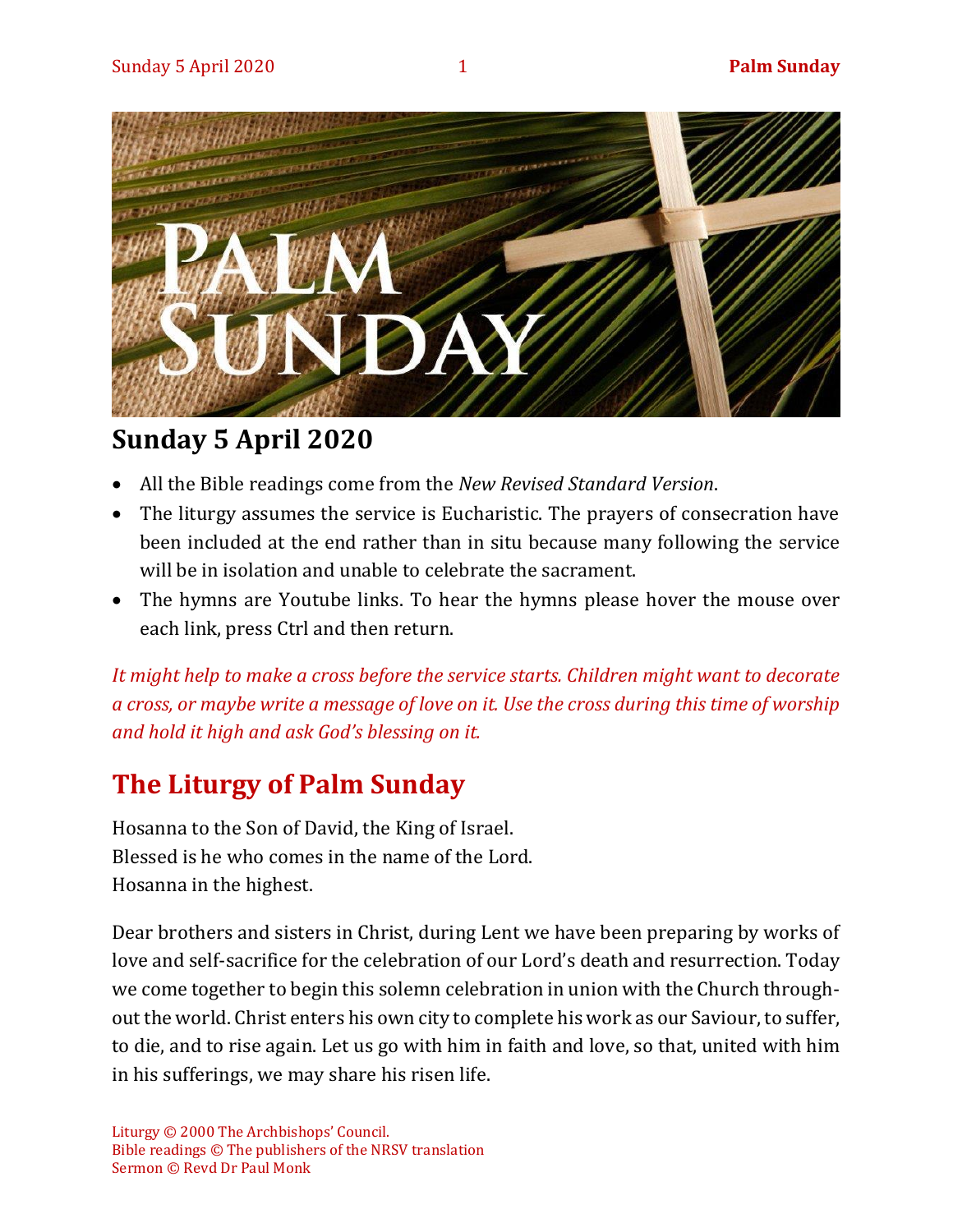#### *All hold up palms or branches. The leader says*

God our Saviour, whose Son Jesus Christ entered Jerusalem as Messiah to suffer and to die; let these palms be for us signs of his victory and grant that we who bear them in his name may ever hail him as our King, and follow him in the way that leads to eternal life; who is alive and reigns with you, in the unity of the Holy Spirit, one God, now and for ever.

## The Palm Gospel

Hear the Gospel of our Lord Jesus Christ according to Matthew.

When they had come near Jerusalem and had reached Bethphage, at the Mount of Olives, Jesus sent two disciples, saying to them, 'Go into the village ahead of you, and immediately you will find a donkey tied, and a colt with her; untie them and bring them to me. If anyone says anything to you, just say this, "The Lord needs them." And he will send them immediately.'

This took place to fulfil what had been spoken through the prophet, saying, 'Tell the daughter of Zion, Look, your king is coming to you, humble, and mounted on a donkey, and on a colt, the foal of a donkey.' The disciples went and did as Jesus had directed them; they brought the donkey and the colt, and put their cloaks on them, and he sat on them.

A very large crowd spread their cloaks on the road, and others cut branches from the trees and spread them on the road. The crowds that went ahead of him and that followed were shouting, 'Hosanna to the Son of David! Blessed is the one who comes in the name of the Lord! Hosanna in the highest heaven!'

When he entered Jerusalem, the whole city was in turmoil, asking, 'Who is this?' The crowds were saying, 'This is the prophet Jesus from Nazareth in Galilee.' *Matthew 21:1–11*

## **The Procession**

Let us go forth, praising Jesus our Messiah.

Procession hymn **[Make way, make way!](https://www.youtube.com/watch?v=78iCdVc5LVM)** (please click on this link to hear the hymn)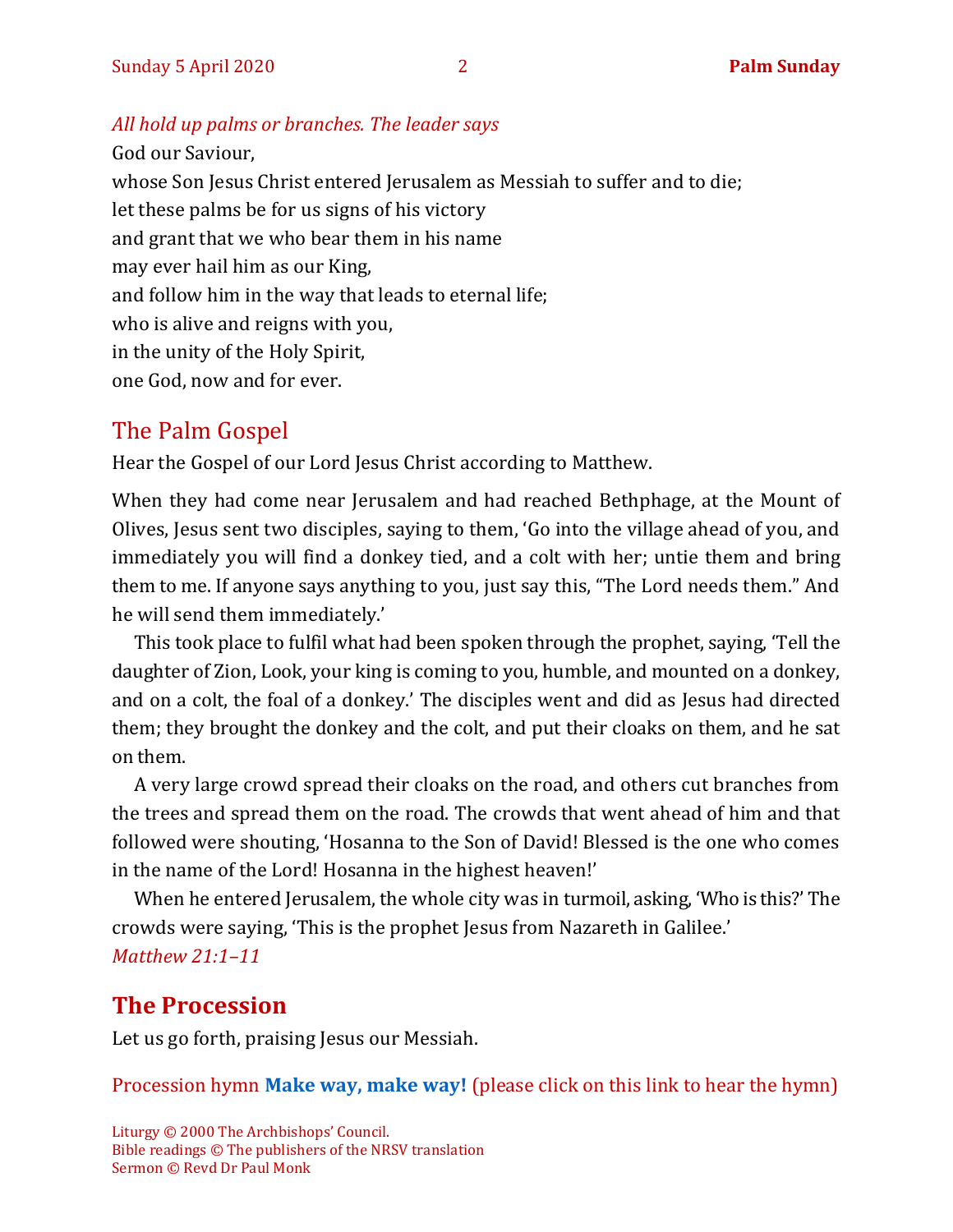Hymn 1 **[Hail thee festival](https://www.youtube.com/watch?v=ydV1FkoeDWw) day** (please click on this link to hear the hymn)

# **The Welcome**

In the name of the Father, and of the Son, and of the Holy Spirit

All **Amen.**

The Lord be with you

## All **And also with you.**

# **The Preparation**

All **Almighty God, to whom all hearts are open, all desires known, and from whom no secrets are hidden: cleanse the thoughts of our hearts by the inspiration of your Holy Spirit, that we may perfectly love you, and worthily magnify your holy name; through Christ our Lord. Amen.**

Our Lord Jesus Christ said:

The first commandment is this:

'Hear, O Israel, the Lord our God is the only Lord.

You shall love the Lord your God with all your heart,

with all your soul, with all your mind,

and with all your strength.'

And the second is this: 'Love your neighbour as yourself.'

There is no other commandment greater than these.

On these two commandments hang all the law and the prophets.

## All **Amen. Lord, have mercy.**

Once we were far off,

but now in union with Christ Jesus we have been brought near through the shedding of Christ's blood,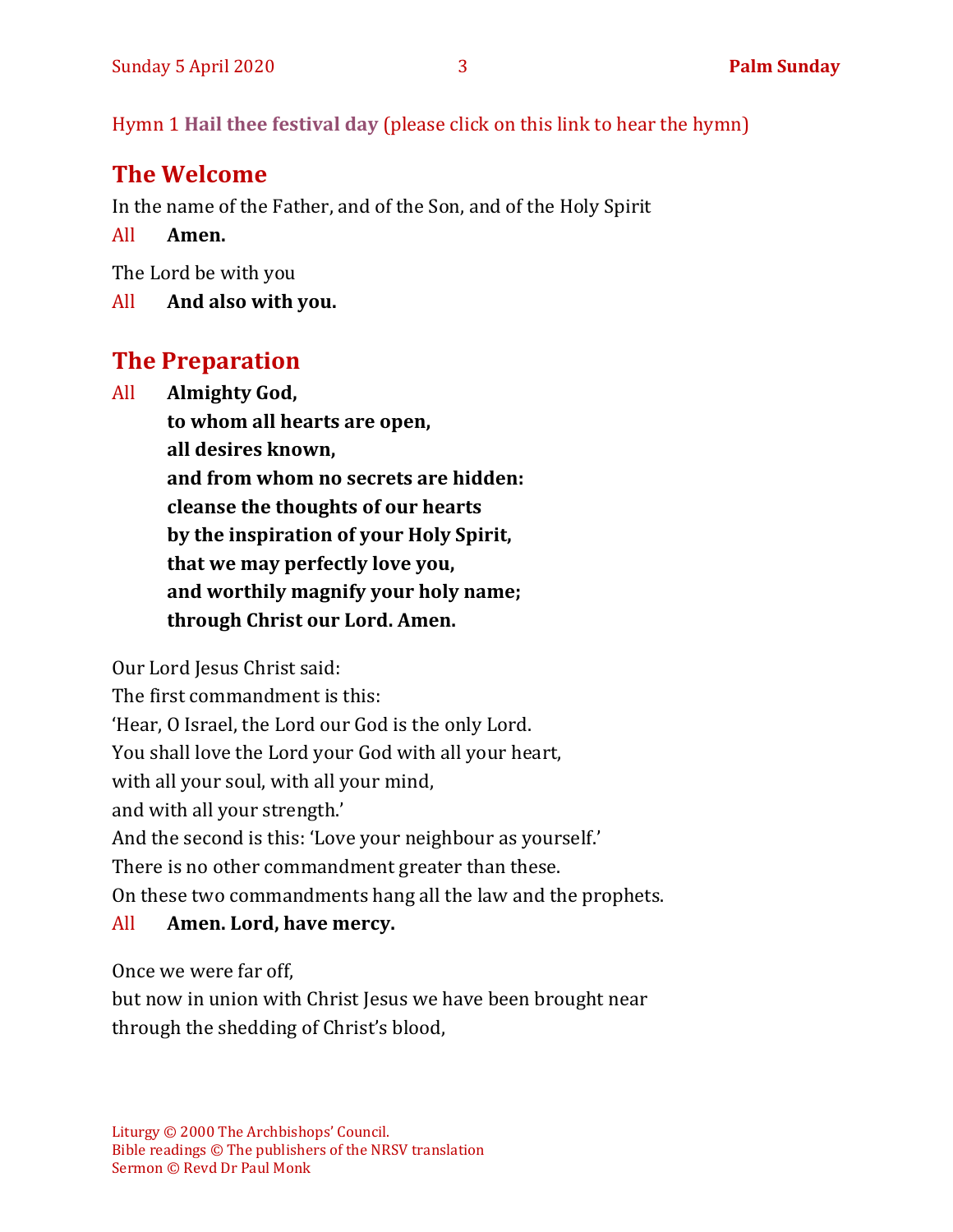for he is our peace. Let us therefore, let us confess our sins in penitence and faith, firmly resolved to keep God's commandments and to live in love and peace with all.

All **Almighty God, our heavenly Father, we have sinned against you and against our neighbour in thought and word and deed, through negligence, through weakness, through our own deliberate fault. We are truly sorry and repent of all our sins. For the sake of your Son Jesus Christ, who died for us, forgive us all that is past and grant that we may serve you in newness of life to the glory of your name. Amen.**

Almighty God,

who forgives all who truly repent, have mercy upon you, pardon and deliver you from all your sins, confirm and strengthen you in all goodness, and keep you in life eternal; through Jesus Christ our Lord.

All **Amen.**

There is no Gloria during Lent

# **The Collect for Passion Sunday**

True and humble king, hailed by the crowd as Messiah: grant us the faith to know you and love you, that we may be found beside you on the way of the cross, which is the path of glory.

#### All **Amen.**

Liturgy © 2000 The Archbishops' Council. Bible readings © The publishers of the NRSV translation Sermon © Revd Dr Paul Monk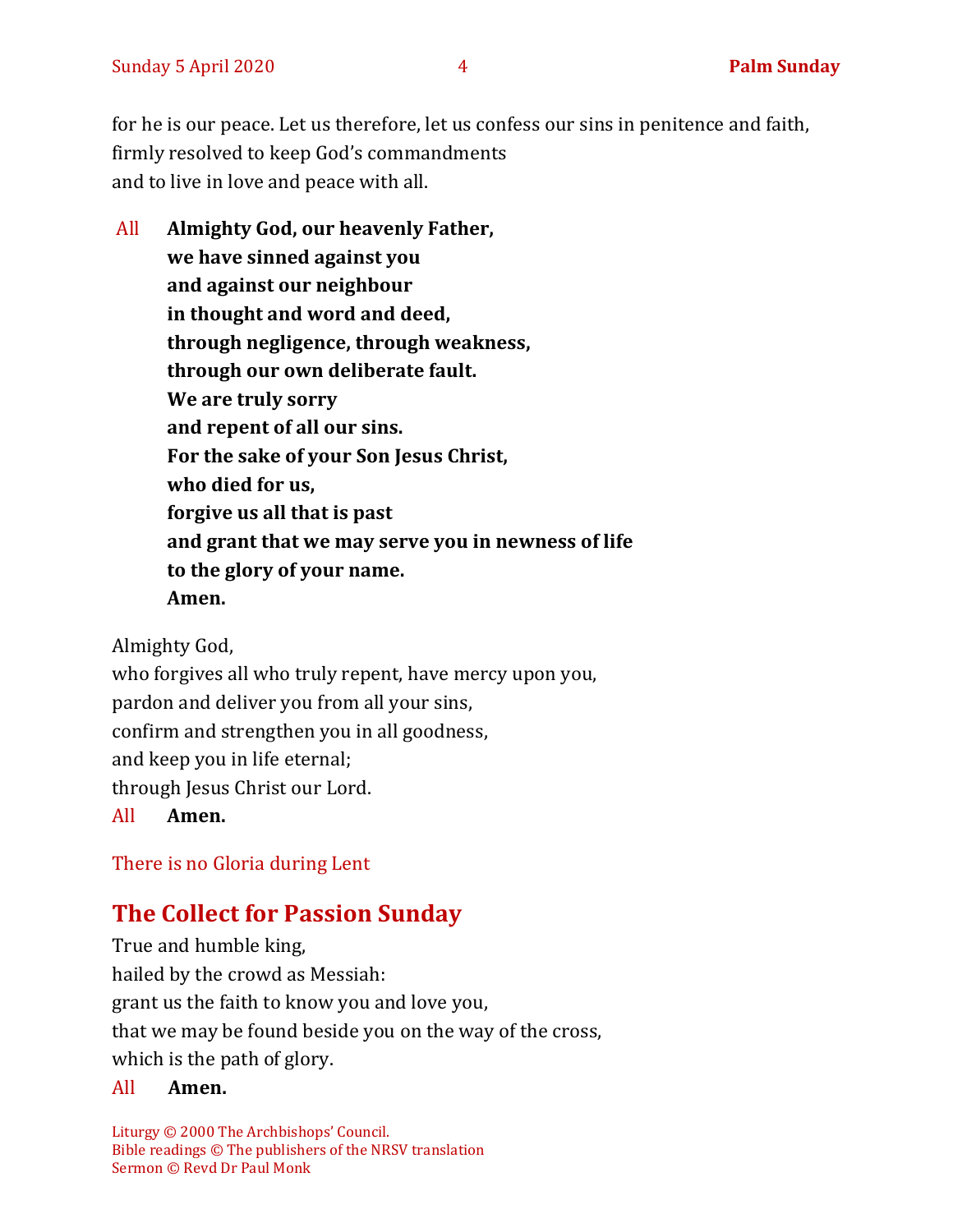# **First reading**

A reading from the prophecy of Isaiah

The Lord God has given me the tongue of a teacher, that I may know how to sustain the weary with a word. Morning by morning he wakens—wakens my ear to listen as those who are taught. The Lord God has opened my ear, and I was not rebellious, I did not turn backward. I gave my back to those who struck me, and my cheeks to those who pulled out the beard; I did not hide my face from insult and spitting.

The Lord God helps me; therefore I have not been disgraced; therefore I have set my face like flint, and I know that I shall not be put to shame; he who vindicates me is near. Who will contend with me? Let us stand up together. Who are my adversaries? Let them confront me. It is the Lord God who helps me; who will declare me guilty? *Isaiah 50:4–9a*

This is the Word of the Lord All **Thanks be to God.**

# **Second reading**

A reading from St Paul's Letter to the Philippians

Let the same mind be in you that was in Christ Jesus, who, though he was in the form of God, did not regard equality with God as something to be exploited, but emptied himself, taking the form of a slave, being born in human likeness. And being found in human form, he humbled himself and became obedient to the point of death—even death on a cross.

Therefore God also highly exalted him and gave him the name that is above every name, so that at the name of Jesus every knee should bend, in heaven and on earth and under the earth, and every tongue should confess that Jesus Christ is Lord, to the glory of God the Father. *Philippians 2:5–11*

This is the Word of the Lord All **Thanks be to God.**

HYMN 2 **[O sacred head sore wounded](https://www.youtube.com/watch?v=0gHS7a4Okq8)** (please click on this link to hear the hymn)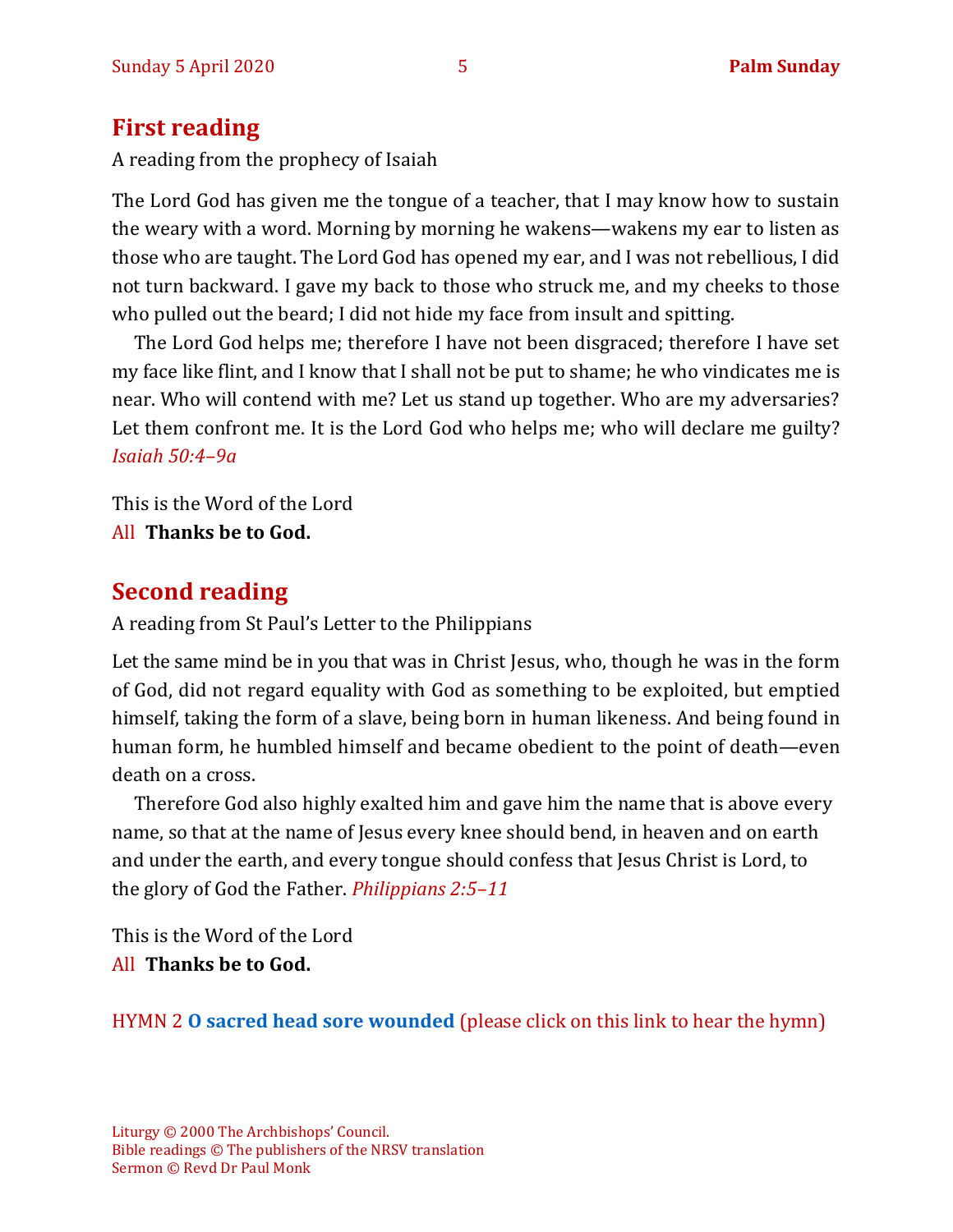## **Gospel reading**

Hear the Gospel of our Lord Jesus Christ according to Luke

#### All **Glory to you O Lord.**

When Jesus had finished saying all these things, he said to his disciples, 'The Passover begins in two days, and the Son of Manwill be handed over to be crucified.' On the first day of the Festival of Unleavened Bread, the disciples came to Jesus and asked, "Where do you want us to prepare the Passover meal for you?' He replied, 'As you go into the city, you will see a certain man. Tell him, "The Teacher says: my time has come, and I will eat the Passover meal with my disciples at your house".' So the disciples did as Jesus told them and prepared the Passover meal there.

When it was evening, Jesus sat down at the table with the Twelve. While they were eating, he said, 'I tell you the truth, one of you will betray me.' Greatly distressed, each one asked in turn, 'Am I the one, Lord?' He replied, 'One of you who has just eaten from this bowl with me will betray me. For the Son of Man must die, as the Scriptures declared long ago. But how terrible it will be for the one who betrays him. It would be far better for that man if he had never been born!' Judas, the one who would betray him, also asked, 'Rabbi, am I the one?' Jesus told him, 'You have said it.'

As they were eating, Jesus took some bread and blessed it. Then he broke it in pieces and gave it to the disciples, saying, "Take this and eat it, for this is my body.' And he took a cup of wine and gave thanks to God for it. He gave it to them and said, 'Each of you drink from it, for this is my blood, which confirms the covenant between God and his people. It is poured out as a sacrifice to forgive the sins of many. Mark my words— I will not drink wine again until the day I drink it new with you in my Father's Kingdom.'

Then they sang a hymn and went out to the Mount of Olives. *Matthew 26:1–2, 17–30*

This is the Gospel of the Lord

#### All **Praise to you O Christ.**

#### **Sermon Palm Sunday is a repeat of the three temptations**

We've come full circle. Lent draws to a close just as surely as our readings show the earthly ministry of Jesus is also drawing to a close. St Matthew draws together the threads of the story so we need to look closely to see the picture in tapestry they weave.

We will recall, no doubt, how Jesus' earthly ministry started with a series of temptations in the wilderness. We know the story well: he was tempted to turn stones into bread; he was tempted to stand on the pinnacle of temple and throw himself off;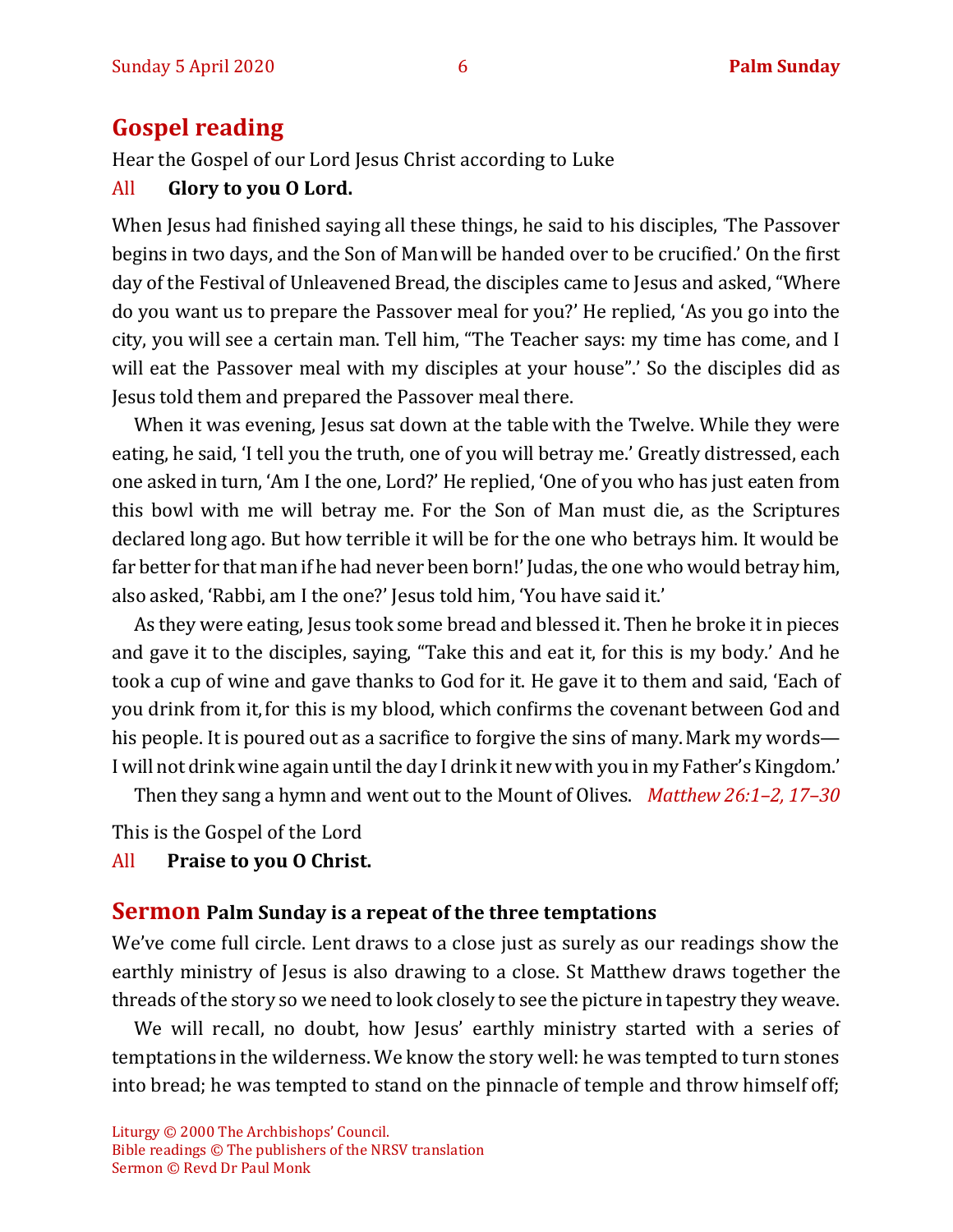he was tempted to worship the devil. In each case, he withstood the temptations. But I wonder if you also remember the chilling words that conclude the account of the temptations in St Matthew's gospel: the devil withdrew … *for a while?*

The stories of that Holy Week demonstrate clearly that the devil did come back and was attacking on those same three fronts although they look somewhat different.

In chronological order, the **first** of these new temptations occurred on that first Palm Sunday. Jesus was tempted yet again to become a worldly ruler. He was tempted to follow the earthly model of power and rule the way that earthly rulers rule. See him riding in pomp into ancient Jerusalem. don't be misled by popular piety. When a general had conquered a city, he rode a donkey into the main streets. It was a sort of 'rubbing it in' by saying 'see I've managed to conquer you and yet I only have this ass to ride on.' Jesus was being asked to look like a king, a general, an earthly vision of a messiah. If he had succumbed, he would indeed have got that power. The people were poised, triggered, waiting for such an earthly messiah and they *would* have followed him if he had given the word. But he didn't. He could have, but there would have been no further temptations; he would have fallen, and we would not have been saved.

The **second** repeated temptation occurred on Maundy Thursday, when Jesus shared the Passover meal with his disciples. This time, the temptation again centred on food. The temptation was to have a meal that was all about food but only about food. Not turning stones into bread but leaving bread as bread. He didn't: he taught his disciples that they must eat bread that was more than bread: it was his body, his flesh, his substance, his memorial, and himself. Food but nothing about love. Jesus was obedient so the bread was God-soaked.

And the **third** repeated temptation revolved yet again around the Temple. This time, the devil was even more subtle. In the first Temptation in the wilderness, the devil asked Jesus to go to the Temple. No wonder, for at this time in Jewish history the temple lay at the very centre of all their religion. This was because the Jews at that time were taught that God lived there in the so-called 'Holy of holies' at its core. Jesus was asked to go there immediately he arrived in Jerusalem. He was again being asked to do miracles as conjuring tricks, cheap tricks to capture their imagination and allegiance. Instead he drew their gaze from himself to God the Father.

We're entering Holy Week as surely as Jesus entered Jerusalem. As we do so, we need to remember that any of the temptations we've resisted so far can and probably will come back. They'll look different because we'd spot them for what they really are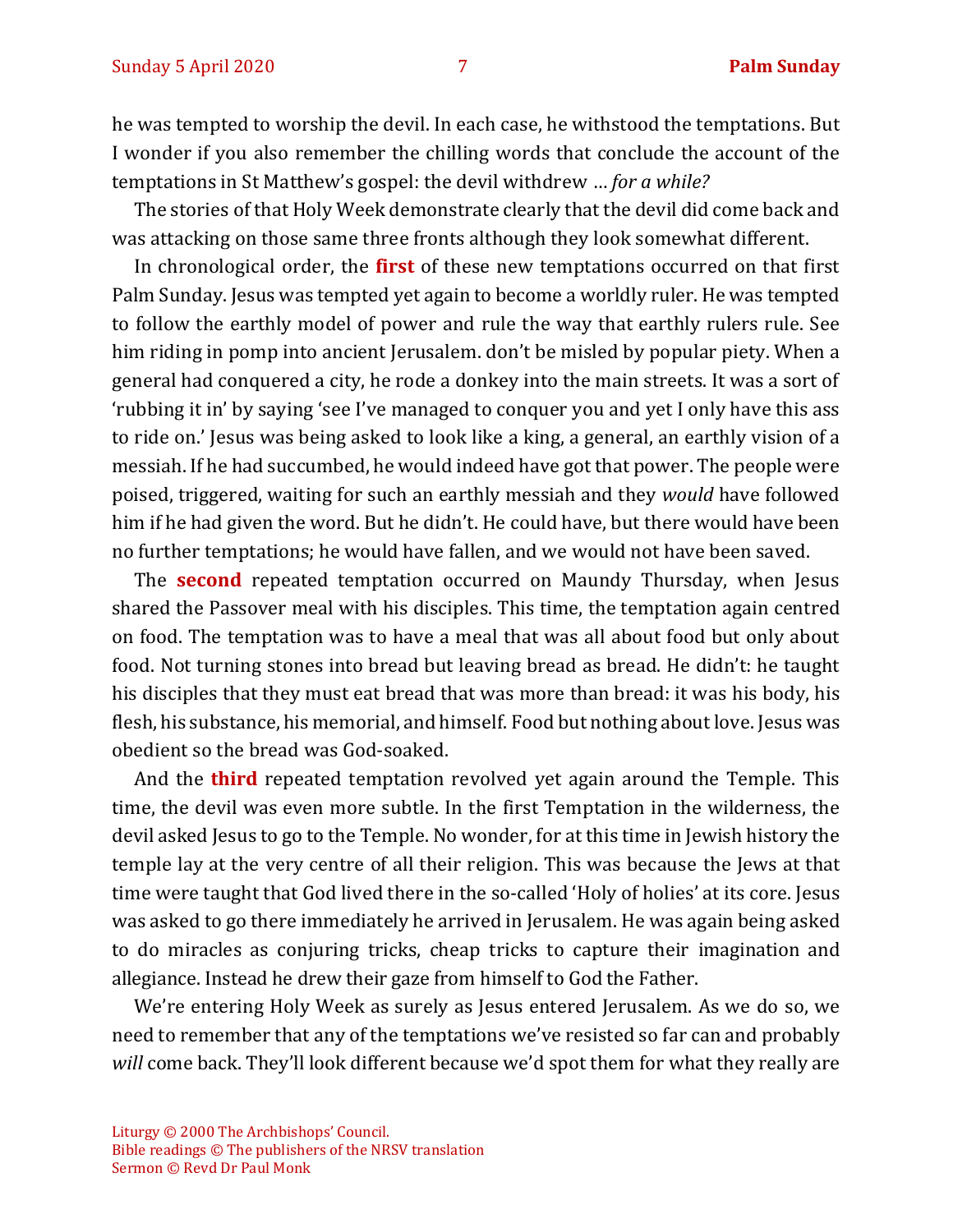if they looked completely identical. Those temptations will generally involve power and pandering to self. They will usually involve the withholding of our love.

But just as Jesus resisted the temptations in the wilderness with the result that angels ministered to him, if we ask God for help to resist our own temptations during Holy Week, he *will* help us. We are to learn afresh the imperative to be God-centred people. We will probably go through a Gethsemane moment or two or three. But if we stay close to God, angels will also minister to us.

# **The Creed**

Do you believe and trust in God the Father,

the source of all being and life,

the one for whom we exist?

## All **We believe and trust in him.**

Do you believe and trust in God the Son, who took our human nature,

died for us and rose again?

## All **We believe and trust in him.**

Do you believe and trust in God the Holy Spirit, who gives life to the people of God and makes Christ known in the world?

All **We believe and trust in him.**

This is the faith of the Church.

All **This is our faith. We believe and trust in one God, Father, Son and Holy Spirit. Amen.**

# **Prayers of intercession**

We stand with Christ in his suffering. For forgiveness for the many times we have denied Jesus, let us pray to the Lord.

All **Lord, have mercy.**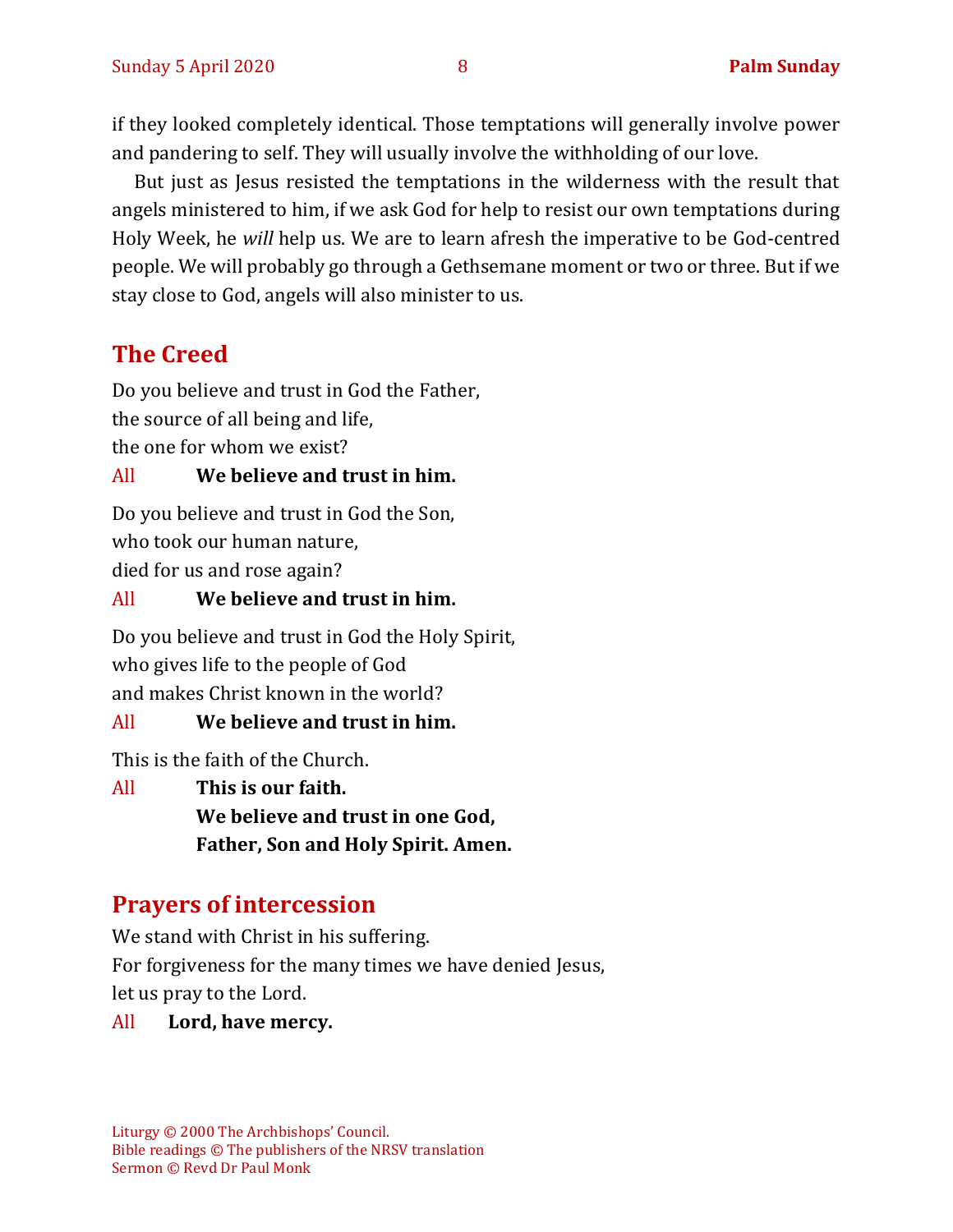For grace to seek out those habits of sin which mean spiritual death, and by prayer and self-discipline to overcome them, let us pray to the Lord.

#### All **Lord, have mercy.**

For Christian people, that through the suffering of disunity there may grow a rich union in Christ, let us pray to the Lord.

#### All **Lord, have mercy.**

For those who make laws, interpret them, and administer them, that our common life may be ordered in justice and mercy,

let us pray to the Lord.

#### All **Lord, have mercy.**

For those who still make Jerusalem a battleground, let us pray to the Lord.

#### All **Lord, have mercy.**

For those who have the courage and honesty to work openly for justice and peace, let us pray to the Lord.

#### All **Lord, have mercy.**

For those in the darkness and agony of isolation,

that they may find support and encouragement,

let us pray to the Lord.

#### All **Lord, have mercy.**

For those who, weighed down with hardship, failure, or sorrow, feel that God is far from them,

let us pray to the Lord.

#### All **Lord, have mercy.**

For those who are tempted to give up the way of the cross, let us pray to the Lord.

#### All **Lord, have mercy.**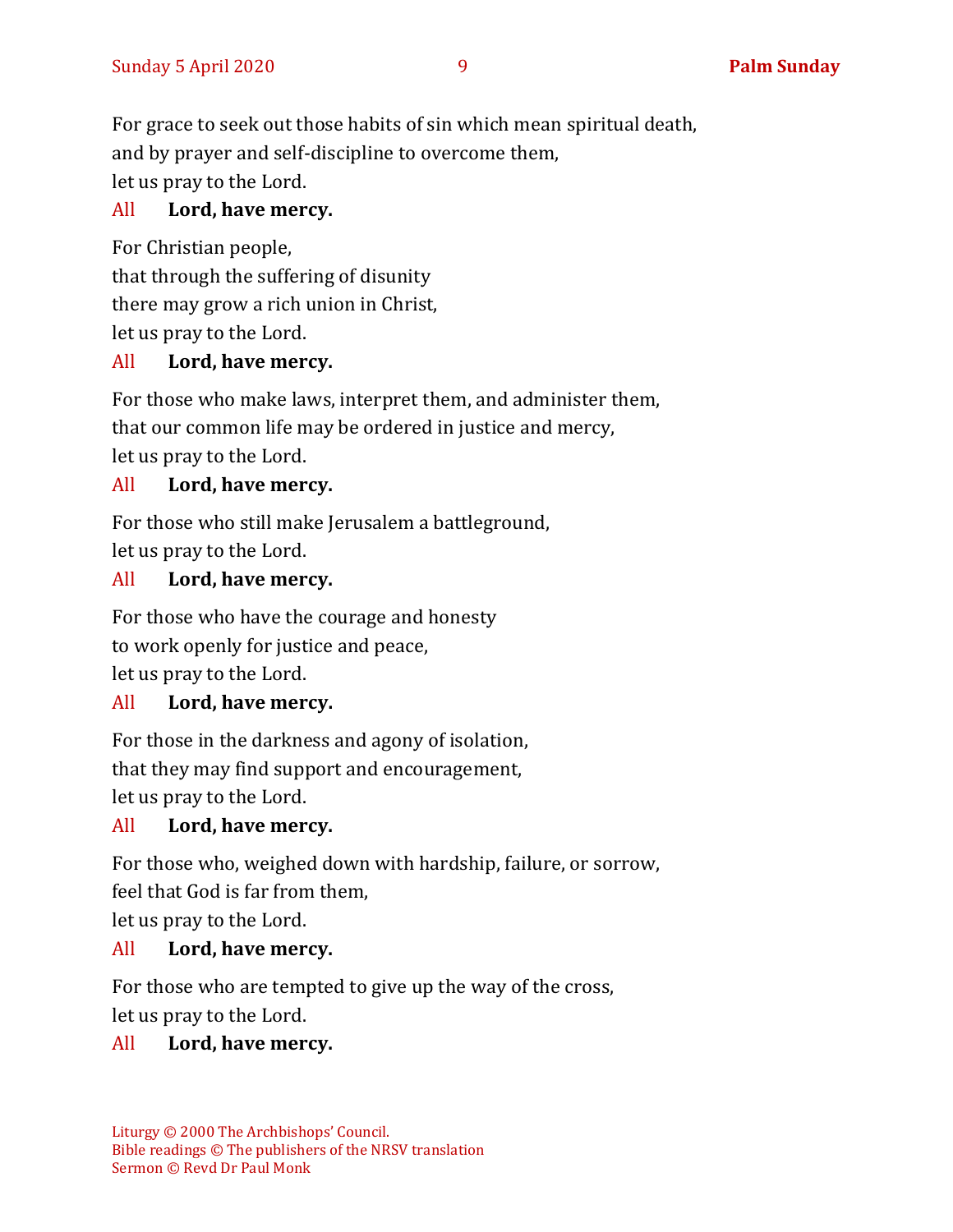That we, with those who have died in faith, may find mercy in the day of Christ, let us pray to the Lord.

All **Lord, have mercy.**

*The Trisagion may be used*

All **Holy God, holy and strong, holy and immortal, have mercy upon us.**

Leader Merciful Father,

All **accept these prayers for the sake of your Son, our Saviour Jesus Christ. Amen.**

# **The peace**

Once we were far off, but now in union with Christ Jesus we have been brought near through the shedding of Christ's blood, for he is our peace.

The peace of the Lord be always with you:

## All **And also with you.**

HYMN 3 **[Name of all majesty](https://www.youtube.com/watch?v=VU65_YVBoOI)** (please click on this link to hear the hymn)

The liturgy of the Communion Service appears below

HYMN 4 **[Amazing love \(what love is this\)](https://www.youtube.com/watch?v=ItR0E1lg7lY)** (please click on this link to hear the hymn)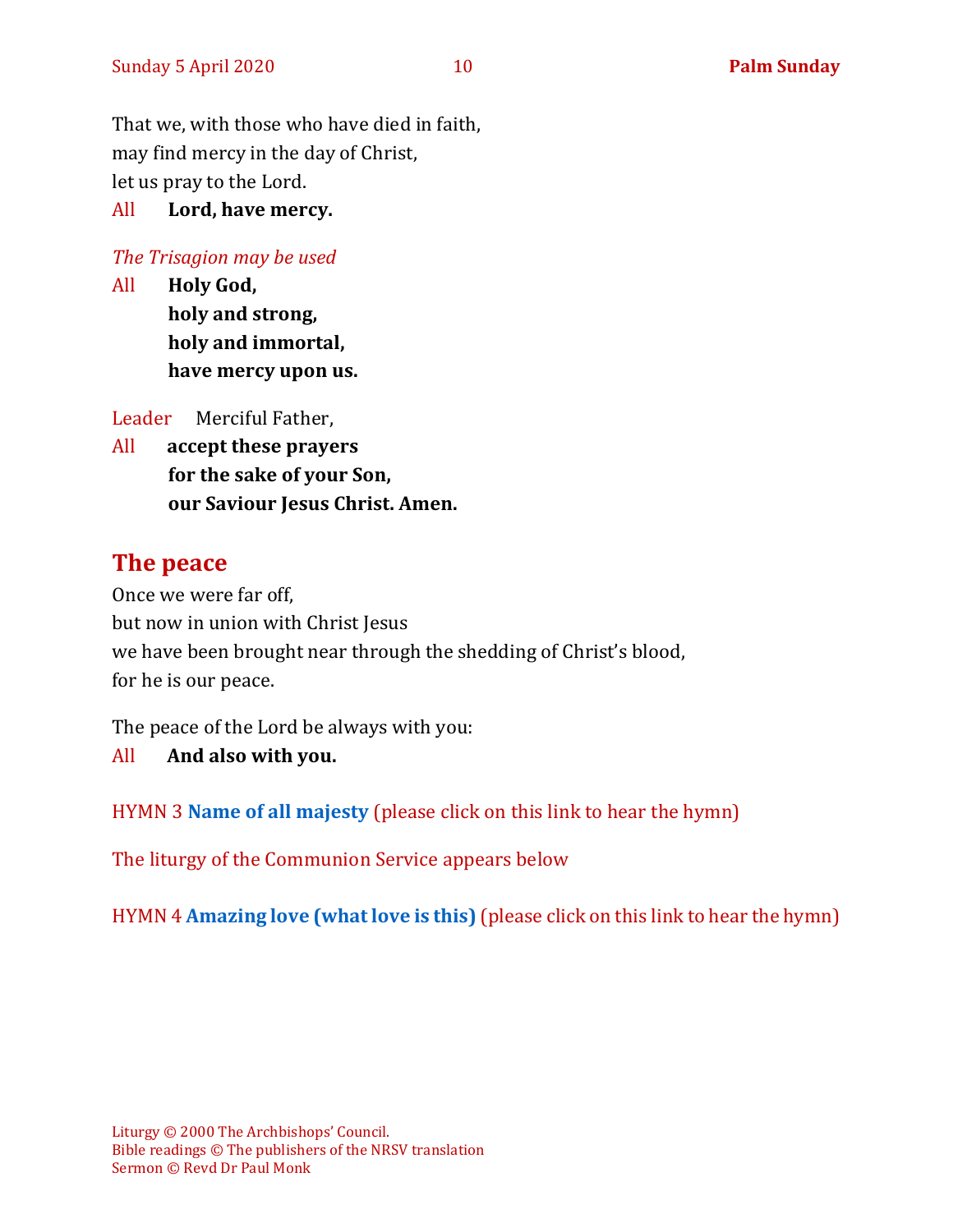# The Dismissal

May the Father, who so loved the world that he gave his only Son, bring you by faith to his eternal life.

#### All **Amen**

May Christ, who accepted the cup of sacrifice in obedience to the Father's will, keep you steadfast as you walk with him the way of his cross.

## All **Amen**

May the Spirit,

who strengthens us to suffer with Christ

that we may share his glory,

set your minds on life and peace.

## All **Amen**

And the blessing of God the Almighty:

Father, Son, and Holy Spirit,

be with you now and remain with you always.

All **Amen.**

Go in peace to love and serve the Lord.

## All **In the name of Christ. Amen.**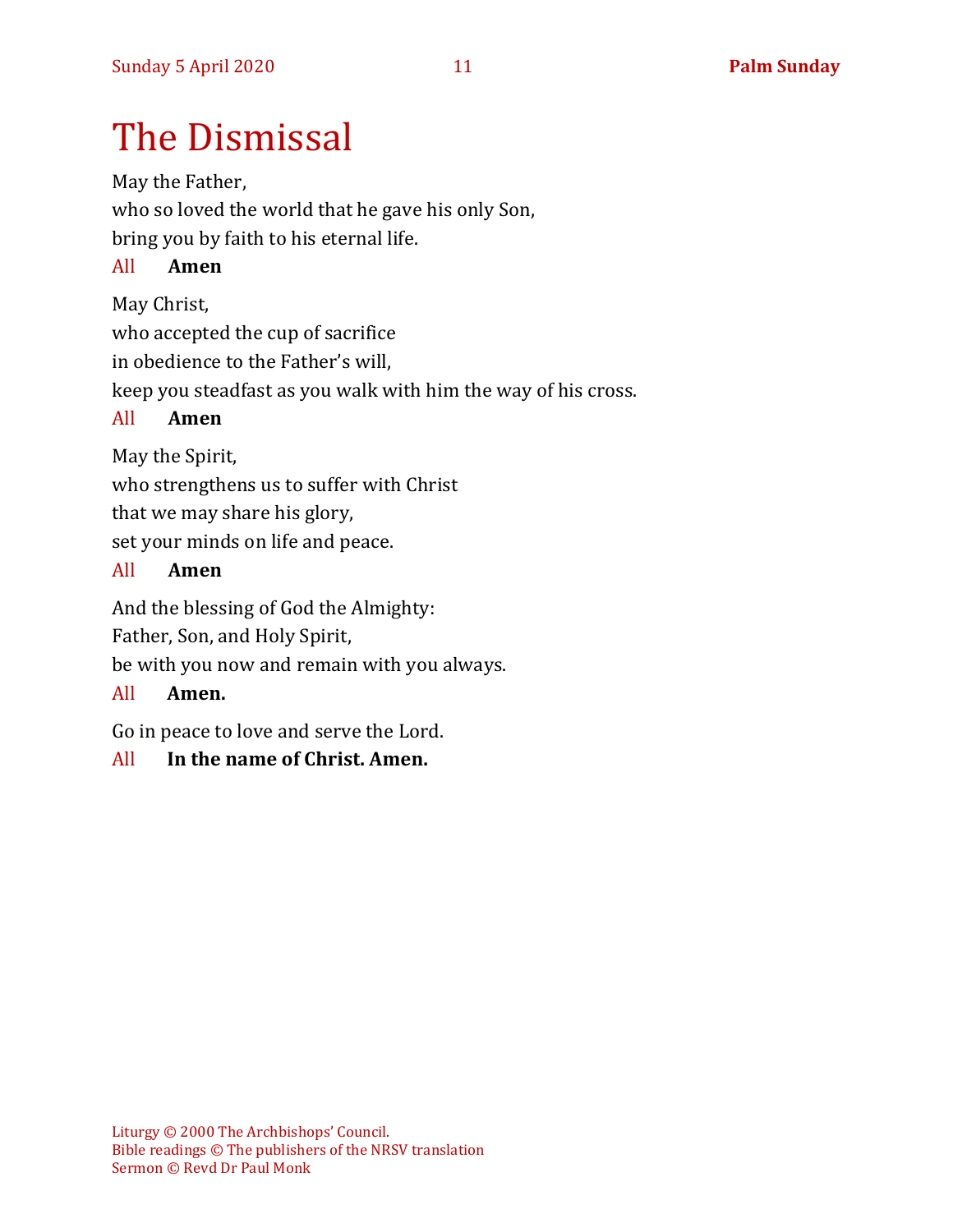# The Liturgy of the Sacrament

## Eucharistic Prayer (prayer E)

The Lord be with you

#### All **and also with you.**

Lift up your hearts.

#### All **We lift them to the Lord.**

Let us give thanks to the Lord our God.

#### All **It is right to give thanks and praise.**

It is indeed right and just, our duty and our salvation, always and everywhere to give you thanks, holy Father, almighty and eternal God, through Jesus Christ our Lord. For as the time of his passion and resurrection draws near the whole world is called to acknowledge his hidden majesty. The power of the life-giving cross reveals the judgement that has come upon the world and the triumph of Christ crucified. He is the victim who dies no more, the Lamb once slain, who lives for ever, our advocate in heaven to plead our cause, exalting us there to join with angels and archangels, for ever praising you and saying:

- All **Holy, holy, holy Lord,**
	- **God of power and might, heaven and earth are full of your glory. Hosanna in the highest. Blessed is he who comes in the name of the Lord. Hosanna in the highest.**

Liturgy © 2000 The Archbishops' Council. Bible readings © The publishers of the NRSV translation Sermon © Revd Dr Paul Monk We praise and bless you, loving Father, through Jesus Christ, our Lord; and as we obey his command,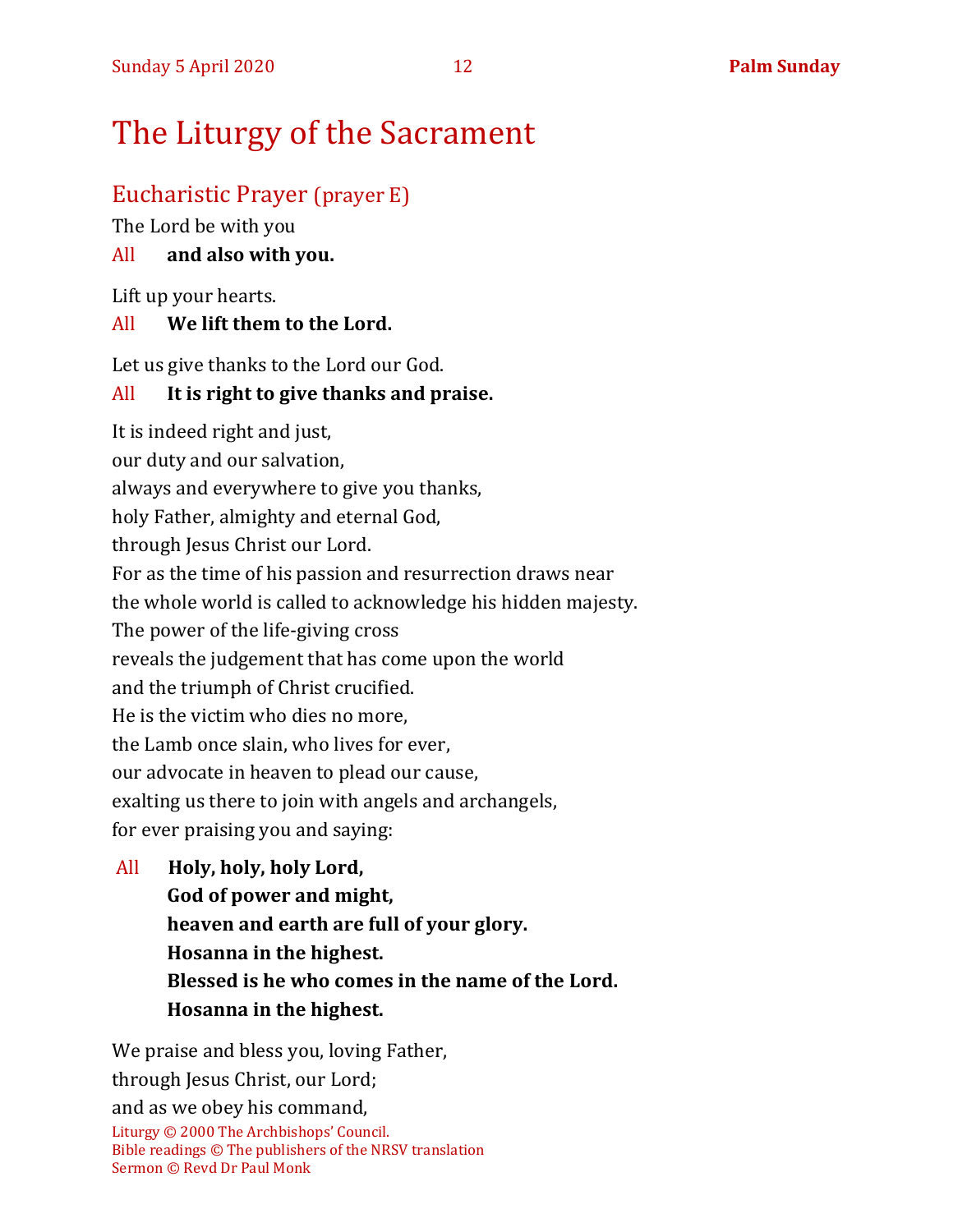send your Holy Spirit, that broken bread and wine outpoured may be for us the body and blood of your dear Son.

On the night before he died he had supper with his friends and, taking bread, he praised you. He broke the bread, gave it to them and said: Take, eat; this is my body which is given for you; do this in remembrance of me.

When supper was ended he took the cup of wine. Again he praised you, gave it to them and said: Drink this, all of you; this is my blood of the new covenant, which is shed for you and for many for the forgiveness of sins. Do this, as often as you drink it, in remembrance of me.

So, Father, we remember all that Jesus did, in him we plead with confidence his sacrifice made once for all upon the cross. Bringing before you the bread of life and cup of salvation, we proclaim his death and resurrection until he comes in glory.

Great is the mystery of faith:

All **Christ has died: Christ is risen: Christ will come again.**

Lord of all life, help us to work together for that day when your kingdom comes and justice and mercy will be seen in all the earth.

Look with favour on your people, gather us in your loving arms and bring us with St Barnabas and all the saints to feast at your table in heaven.

Through Christ, and with Christ, and in Christ, in the unity of the Holy Spirit,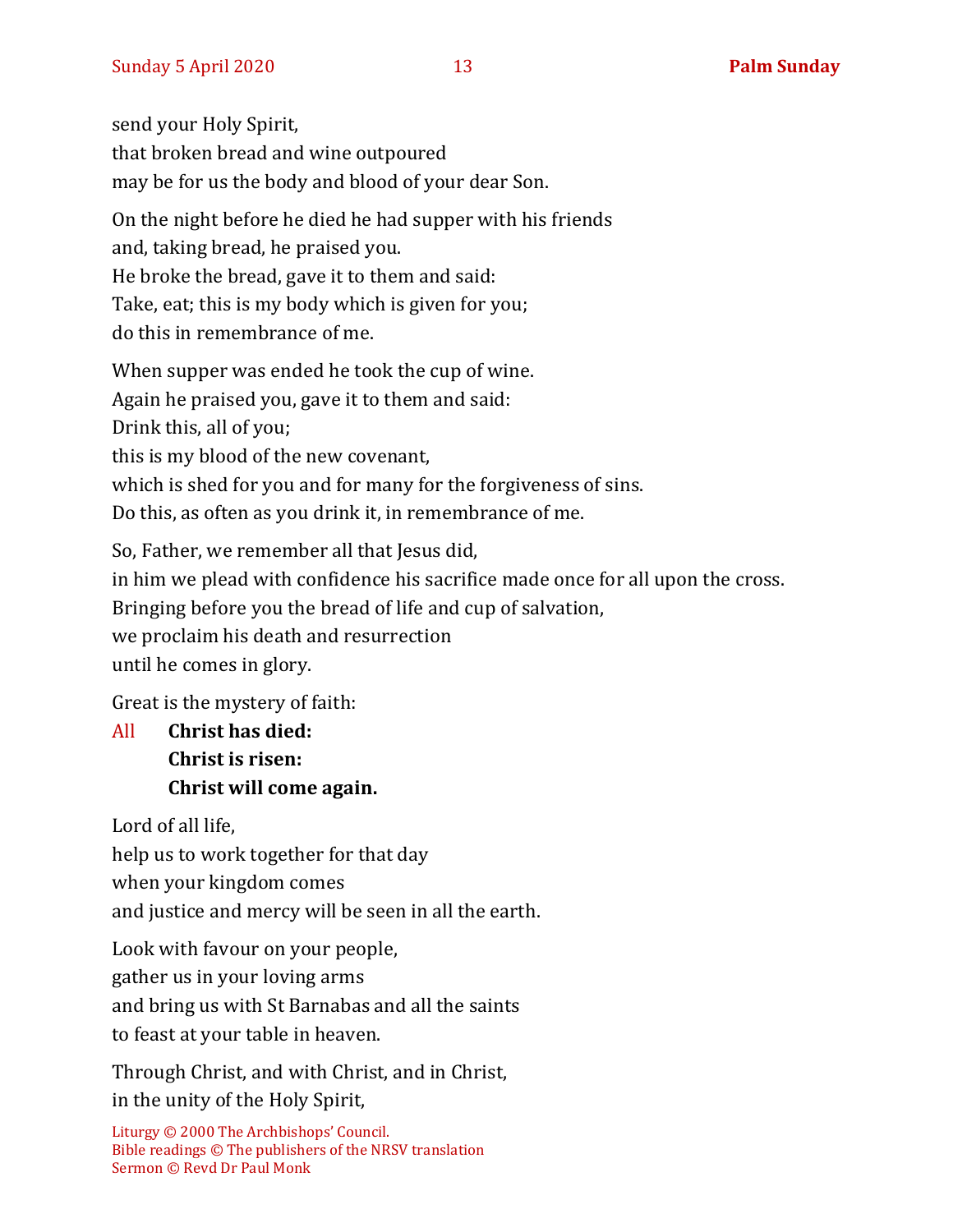all honour and glory are yours, O loving Father, for ever and ever.

All **Amen.**

# The Lord's Prayer

As our Saviour taught us, so we pray

All **Our Father in heaven, hallowed be your name, your kingdom come, your will be done, on earth as in heaven. Give us today our daily bread. Forgive us our sins as we forgive those who sin against us. Lead us not into temptation but deliver us from evil. For the kingdom, the power, and the glory are yours now and for ever.** 

**Amen.**

## Breaking of the Bread

We break this bread to share in the body of Christ.

- All **Though we are many, we are one body, because we all share in one bread.**
- All **Lamb of God,**

**you take away the sin of the world,**

- **have mercy on us.**
- **Lamb of God,**

**you take away the sin of the world,** 

**have mercy on us.**

**Lamb of God,** 

**you take away the sin of the world,**

**grant us peace.**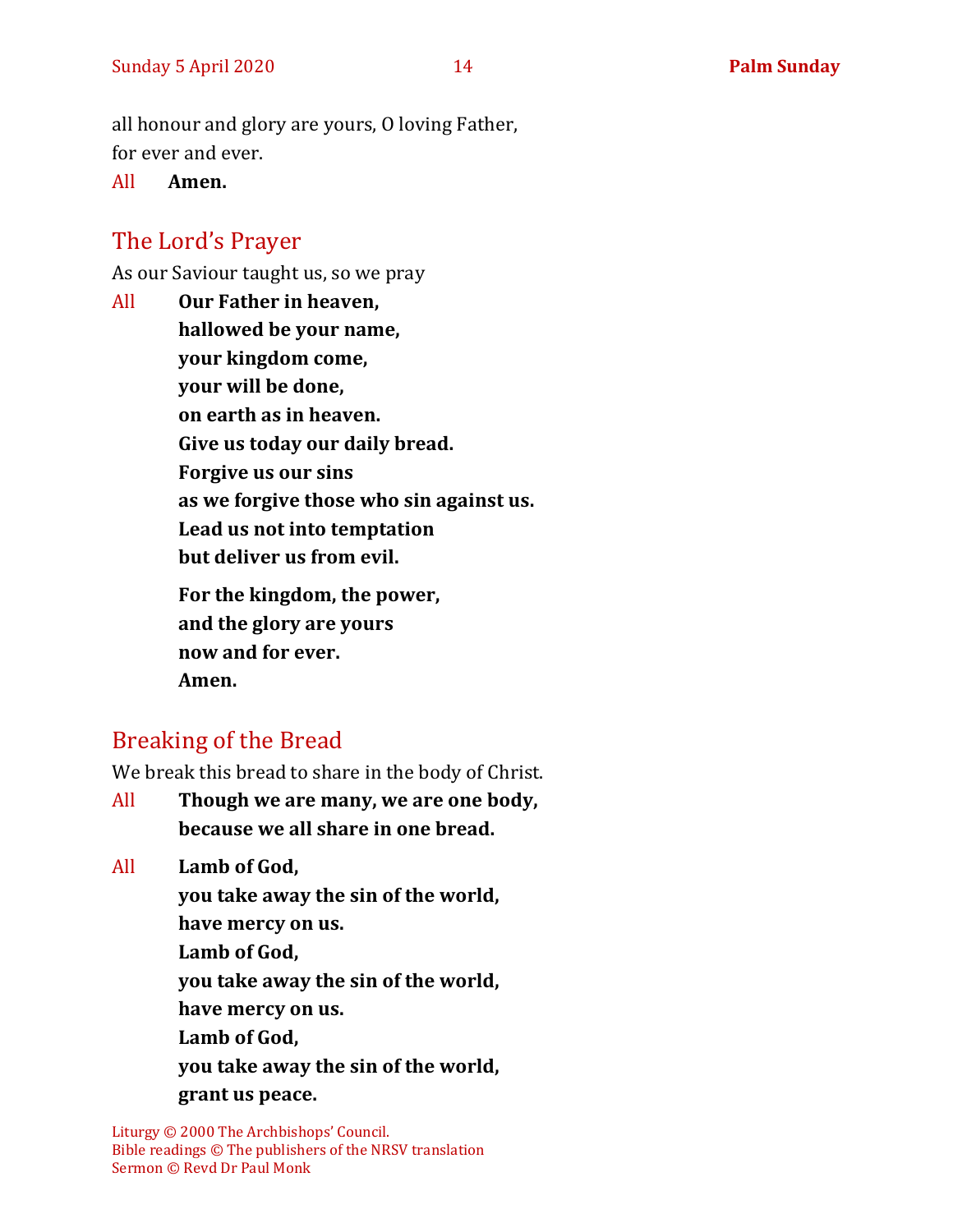Draw near with faith. Receive the body of our Lord Jesus Christ which he gave for you, and his blood which he shed for you. Eat and drink in remembrance that he died for you, and feed on him in your hearts by faith with thanksgiving.

All **We do not presume to come to this your table, merciful Lord, trusting in our own righteousness, but in your manifold and great mercies. We are not worthy so much as to gather up the crumbs under your table. But you are the same Lord whose nature is always to have mercy. Grant us therefore, gracious Lord, so to eat the flesh of your dear Son Jesus Christ and to drink his blood, that our sinful bodies may be made clean by his body and our souls washed through his most precious blood, and that we may evermore dwell in him, and he in us. Amen.**

#### Communion is distributed.

## **Prayer after Communion**

Lord Jesus Christ, you have taught us that what we do for the least of our brothers and sisters we do also for you: give us the will to be the servant of others as you were the servant of all, and gave up your life and died for us, but are alive and reign, now and for ever.

#### All **Amen**

Liturgy © 2000 The Archbishops' Council. Bible readings © The publishers of the NRSV translation Sermon © Revd Dr Paul Monk